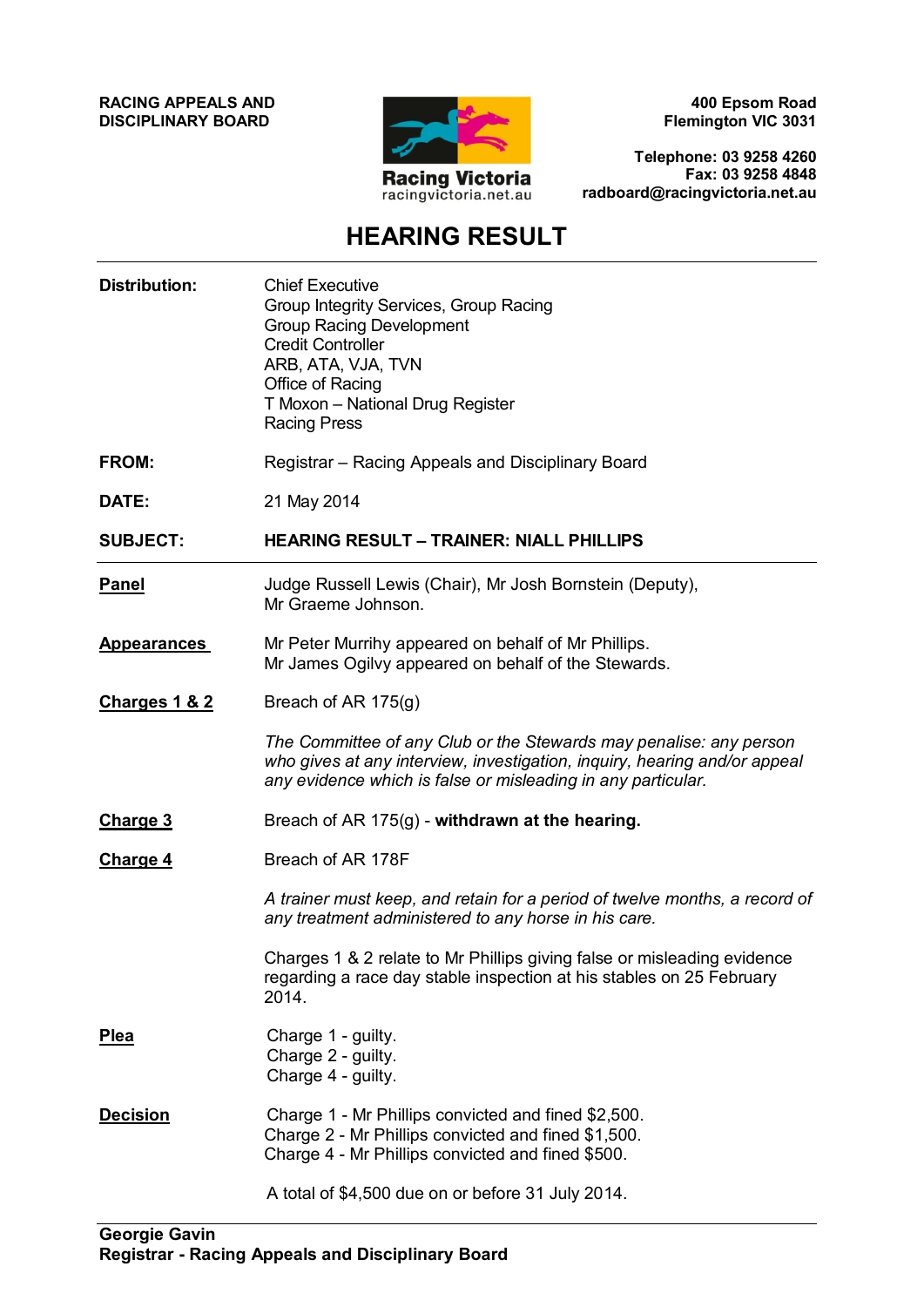# **TRANSCRIPT OF PROCEEDINGS**

### **RACING APPEALS AND DISCIPLINARY BOARD**

 $\mathcal{L}_\text{max}$  , and the contribution of the contribution of the contribution of the contribution of the contribution of the contribution of the contribution of the contribution of the contribution of the contribution of t

#### **HIS HONOUR JUDGE R.P.L. LEWIS, Chairman MR J. BORNSTEIN, Deputy Chairman MR G. JOHNSON**

#### **EXTRACT OF PROCEEDINGS**

#### **DECISION**

#### **TRAINER: NIALL PHILLIPS**

#### **MELBOURNE**

#### **WEDNESDAY, 21 MAY 2014**

MR J. OGILVY appeared on behalf of the RVL Stewards

MR P. MURRIHY appeared on behalf of Mr N. Phillips